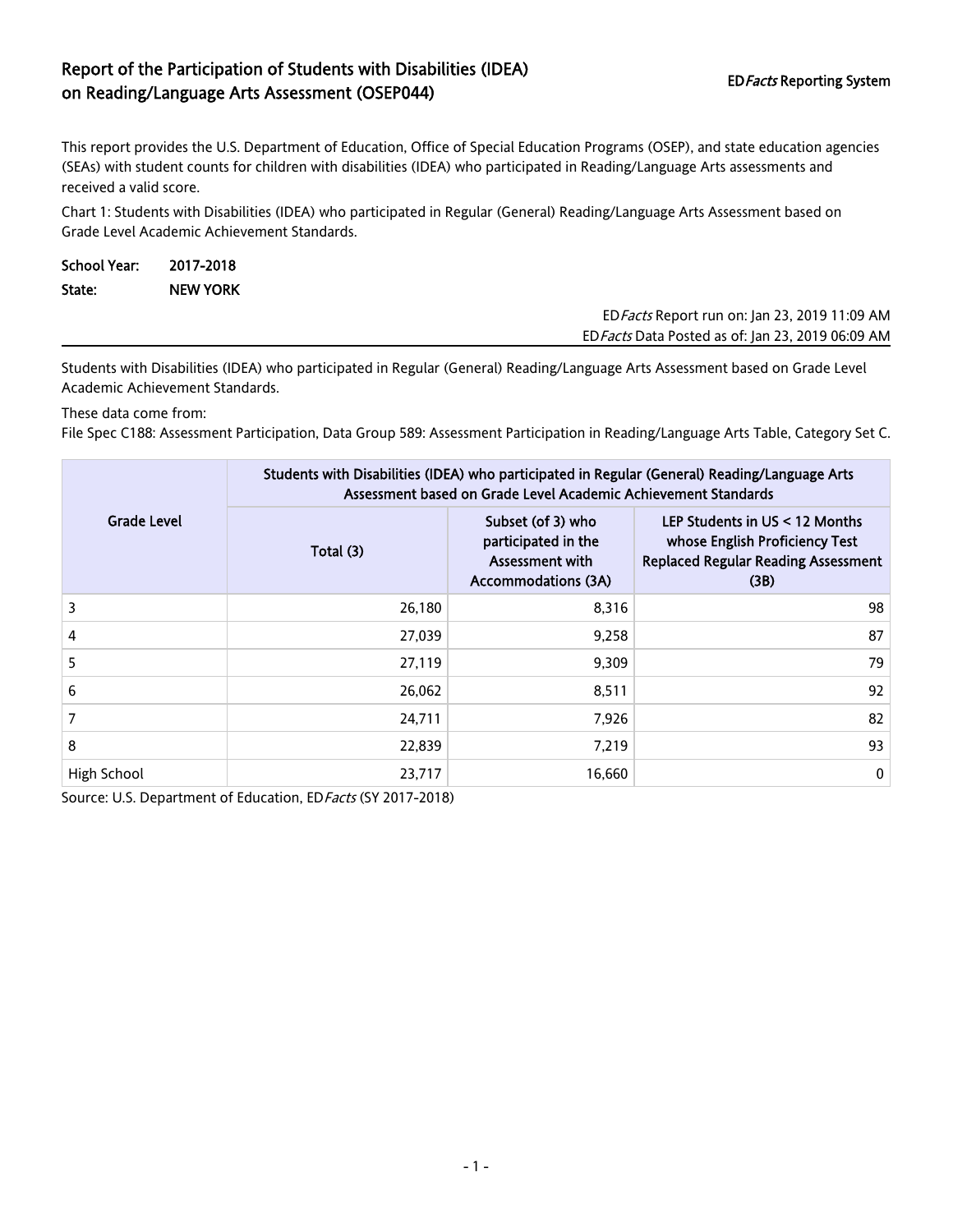## Report of the Participation of Students with Disabilities (IDEA) on Reading/Language Arts Assessment (OSEP044) EDFacts Reporting System EDFacts Reporting System

This report provides the U.S. Department of Education, Office of Special Education Programs (OSEP), and state education agencies (SEAs) with student counts for children with disabilities (IDEA) who participated in Reading/Language Arts assessments and received a valid score.

Chart 2: Students with Disabilities (IDEA) who participated in an Alternate Reading/Language Arts Assessments.

| <b>School Year:</b> | 2017-2018       |
|---------------------|-----------------|
| State:              | <b>NEW YORK</b> |

EDFacts Report run on: Jan 23, 2019 11:09 AM EDFacts Data Posted as of: Jan 23, 2019 06:09 AM

Students with Disabilities (IDEA) who participated in an Alternate Reading/Language Arts Assessments.

These data come from:

File Spec C188: Assessment Participation, Data Group 589: Assessment Participation in Reading/Language Arts Table, Category Set C.

|                    | Students with Disabilities (IDEA) who participated in an Alternate Reading/Language Arts Assessments |                                                                                                                                    |                                                                                                                              |                                                                                                                               |  |  |
|--------------------|------------------------------------------------------------------------------------------------------|------------------------------------------------------------------------------------------------------------------------------------|------------------------------------------------------------------------------------------------------------------------------|-------------------------------------------------------------------------------------------------------------------------------|--|--|
| <b>Grade Level</b> | Total (4)                                                                                            | Subset (of 4) whose<br><b>Alternate Assessment</b><br>was based on Grade<br>Level Academic<br><b>Achievement Standards</b><br>(AA) | Subset (of 4) whose<br><b>Alternate Assessment</b><br>was based on modified<br><b>Academic Achievement</b><br>Standards (4B) | Subset (of 4) whose<br><b>Alternate Assessment</b><br>was based on Alternate<br><b>Academic Achievement</b><br>Standards (4C) |  |  |
| 3                  | 2,722                                                                                                |                                                                                                                                    |                                                                                                                              | 2,722                                                                                                                         |  |  |
| 4                  | 2,851                                                                                                |                                                                                                                                    |                                                                                                                              | 2,851                                                                                                                         |  |  |
| 5                  | 2,892                                                                                                |                                                                                                                                    |                                                                                                                              | 2,892                                                                                                                         |  |  |
| 6                  | 2,905                                                                                                |                                                                                                                                    |                                                                                                                              | 2,905                                                                                                                         |  |  |
| $\overline{7}$     | 2,890                                                                                                |                                                                                                                                    |                                                                                                                              | 2,890                                                                                                                         |  |  |
| 8                  | 3,054                                                                                                |                                                                                                                                    |                                                                                                                              | 3,054                                                                                                                         |  |  |
| <b>High School</b> | 2,191                                                                                                |                                                                                                                                    |                                                                                                                              | 2,191                                                                                                                         |  |  |

 $1$ The column named 'Total (4)' is auto calculated from columns  $4A + 4B + 4C$ .

Source: U.S. Department of Education, ED Facts (SY 2017-2018)